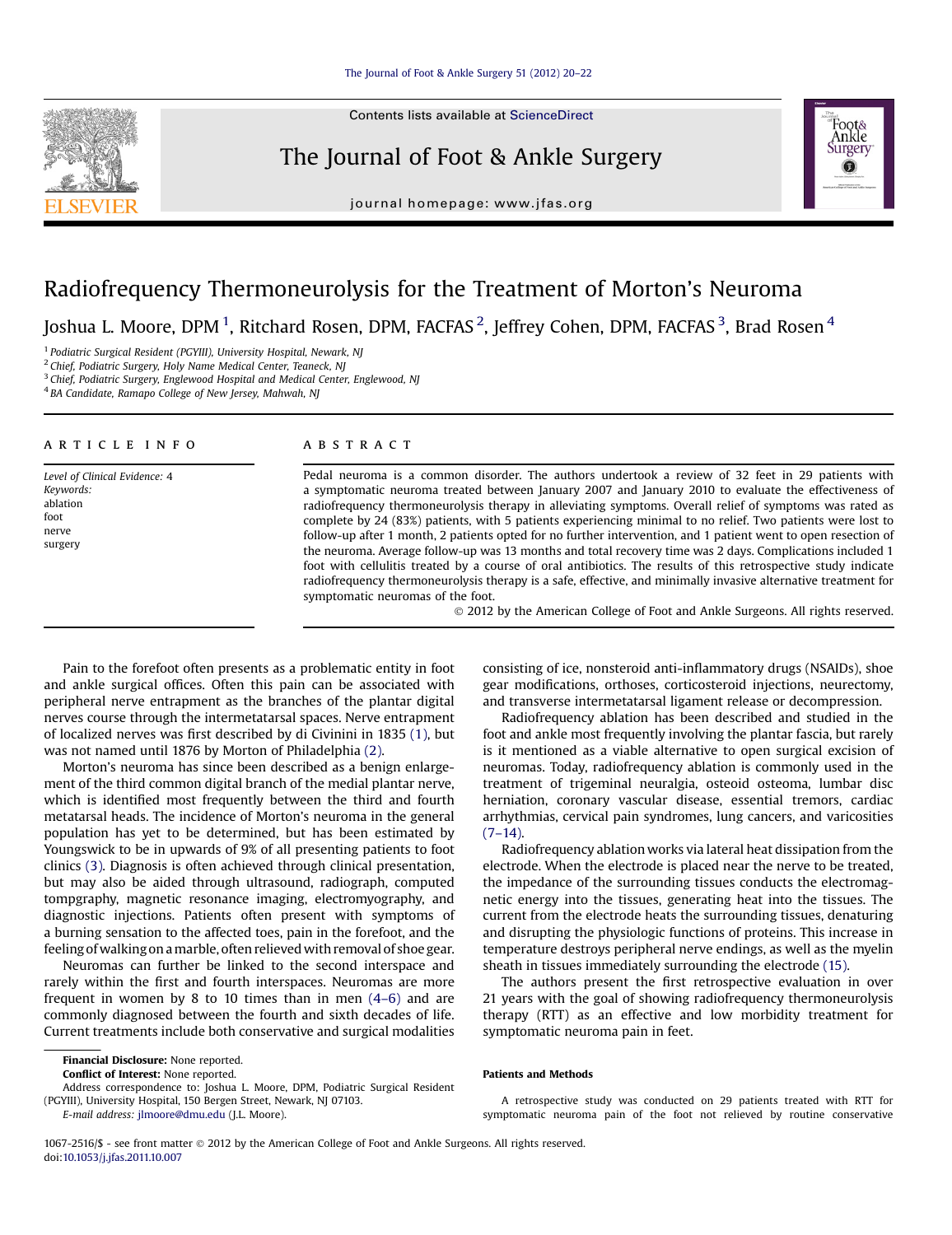modalities. Twenty-two patients were women, and 7 were men. Patient age ranged from 23 to 73 years. Three patients had neuroma pain bilaterally. All neuromas were located within the second or third intermetatarsal space. The minimum follow-up period was 6 months with maximum follow-up of 3 years and an average followup of 13 months.

Diagnosis of neuroma was deemed by clinical presentation. Patients presented describing numbness and burning to the affected digits with concomitant complaint of feeling like "I am walking on a marble," all of which was alleviated with removal of shoe gear. On further physical examination, positive Mulder's click was noted in all patients as was parasthesia and pain with local palpation and percussion. All patients reported that they could no longer walk in normal shoe gear comfortably and requested further intervention. There were no inclusion or exclusion criteria within the study, but 1 patient was noted to have type II diabetes.

Conservative therapies were attempted over a period of 4 to 8 weeks with either a course of injections consisting of either 2.5 cc 0.5% bupivacaine plain and 0.3 cc 40 mg/mL triamcinolone (3 total injections administered at 2-week intervals) or a mixture of 0.5 cc 1% xylocaine plain, 2 cc 2% dehydrated alcohol, and 0.5 cc of B12 (3 total injections administered at 1-week intervals). All 29 enrolled in the current study were nonresponsive to conservative modalities and were offered RTT as an alternative to open surgical intervention.

RTT was performed in a surgical suite between January 2007 and January 2010. The chief surgeons and their surgical team used the same RTT system and technique. Recovery time was determined as the amount of time provided by the patient until return to work or regular daily activities after surgical intervention. Relief of pain was determined through patient verification of complete relief, some relief, or no relief.

#### *Surgical Technique*

On the day of surgery in preoperative holding, patients were asked to identify the area of maximum pain to the affected foot. The area was then marked with a permanent marking pen for later identification after induction of anesthesia (Fig. 1). Upon obtaining informed consent, the surgical candidates were brought to the surgical suite and placed on the operating room table in a supine position. Monitored anesthesia alone was then administered (the surgical team opted against local infiltration of anesthetic to prevent foreign media in the surgical field along with unknown effects of the local hematoma on the electrodes' mechanism of action) and the symptomatic foot sterilely prepped in routine aseptic fashion. Attention was then made to the site of maximum pain identified preoperatively. Using the Radiofrequency ablation system (Smith & Nephew, Durham, NC), a 5-cm cannula with a 22-gauge, 4 mm, sharp-straight tip probe (Fig. 2) was inserted from dorsal to plantar at the area of maximum pain (Fig. 3). By means of fluoroscopy, the probe was identified, making sure to be within the correct intermetatarsal space [\(Fig. 4\)](#page-2-0). After proper placement was confirmed, the sharp probe was removed from the cannula and the RTT electrode inserted. Motor stimulation to a machine setting of 4 was then tested to prevent RTT of the muscle bellies within the interspace. The RTT process was initiated at a temperature of 85°C with impedance values between 350 and 550 and for 90 seconds in total.



Fig. 1. Preoperative identification of point of maximum pain intensity.



Fig. 2. A 22-gauge, 4-mm sharp-straight probe (*bottom*) and electrode (*top*).

After the 90 seconds had concluded, the probe and cannula were removed from the affected foot and 4 mg of dexamethasone was injected into the surgical field. An adhesive bandage was then applied to the foot and the patient was transported to postanesthesia recovery.

Patients were instructed to bear weight as tolerated in normal shoe gear postoperatively and were told to use the NSAID of their choice as needed for pain. Initial follow-up was within 7 to 10 days postoperatively and then at 2 weeks, 4 weeks, 3 months, and 6 months postoperatively. Initial evaluation of pain relief was assessed and recorded in the office of the chief surgeons at 1 month postoperatively with final assessment recorded at 6 months postoperatively. The same question was asked of all patients: Since undergoing radiofrequency ablation, do you have some relief, complete relief (complete return to activity without pain or disability), or no relief? At the time of final pain relief assessment, none of the study patients were using NSAIDS for additional pain relief.

It should be noted that 4 patients were unable to pinpoint a single area of maximum pain intensity preoperatively and thus received a second 90-second RTT within the same interspace for assured pain relief.

## Results

Of the 29 patients and 32 feet, 24 (83%) patients expressed complete relief of symptoms 1 month after RTT and no one reported more pain. The remaining (17%) had minimal to no relief of symptoms [\(Table 1](#page-2-0)). Two patients were satisfied enough with their results that they sought no further intervention. One patient with continued pain underwent open resection with pathology confirmation of neuroma. Two patients were lost to follow-up after the initial evaluation at 1 month.

One patient reported a recurrence 9 months later, which was successfully treated with a bupivacaine/triamcinolone injection. One patient encountered superficial cellulitis 5 days postoperatively and was treated with a week's course of amoxicillin/clavulanic acid. All patients returned to normal shoe gear and activities within 2 days.



Fig. 3. Probe inserted at area of maximum pain intensity.